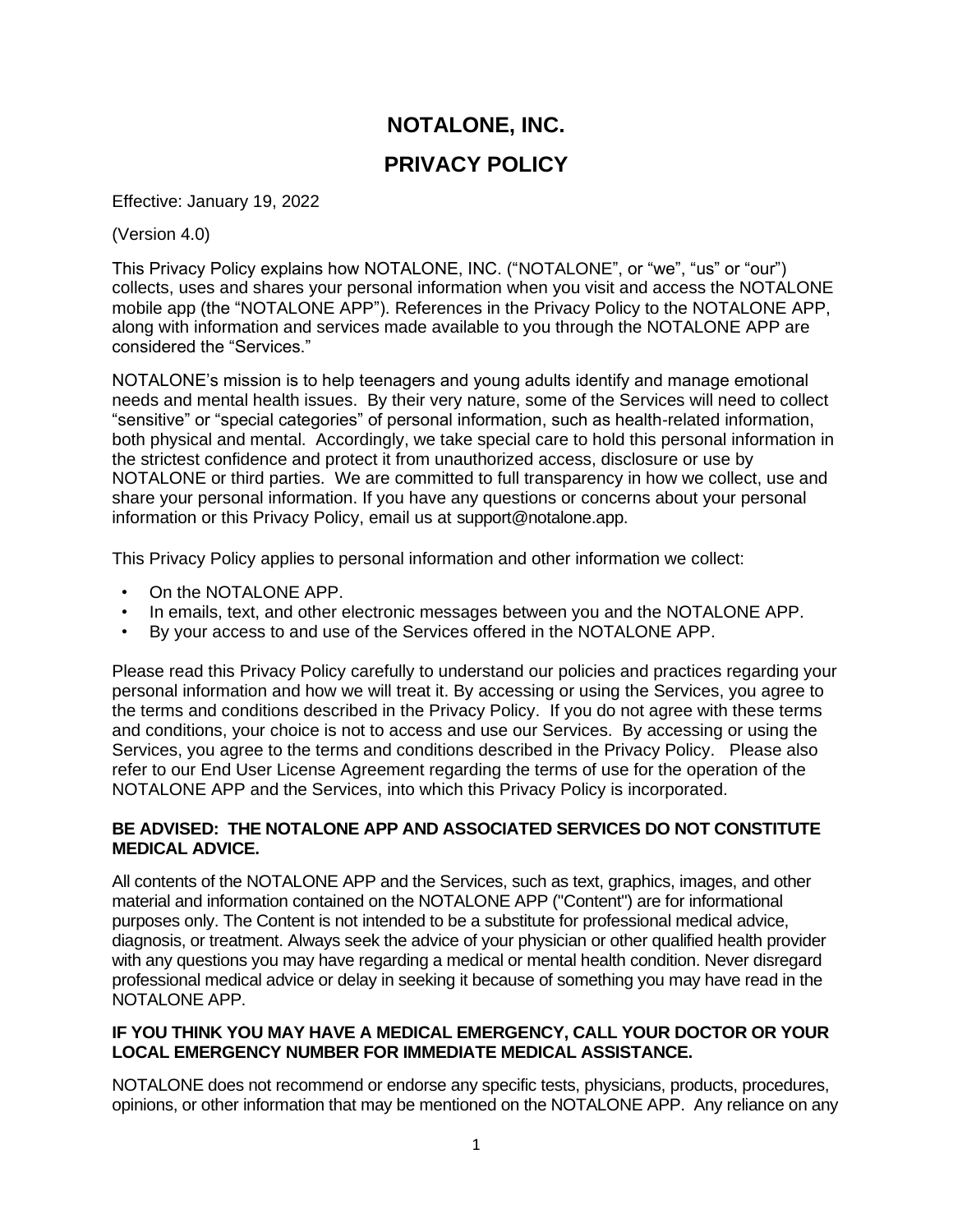information provided by NOTALONE, NOTALONE employees, others appearing on the NOTALONE APP or Services at the invitation of NOTALONE, or other visitors to the NOTALONE APP, is solely at your own risk.

#### **Information Collected About You**

To access some of our Services it is not necessary to provide your personal information, while other Services require that you register with us, which includes providing certain personal information as described in this Privacy Policy. Even if you do not register with or provide any personal information, we collect information about your use of the NOTALONE APP and the Services. We may also acquire certain information about our users on an anonymous and aggregate basis from external sources to improve the functionality of the NOTALONE APP and the enhance the user experience.

*Information we collect automatically.* Our servers may automatically record certain information about how you when you access the NOTALONE APP or use certain Services. This information may include your Internet Protocol (IP) address, device and browser type, operating system, the pages or features of the NOTALONE APP or particular Service that you viewed and the time spent on those pages or features or Service, the frequency with which you use access the NOTALONE APP or Service, search terms, the links that you click on or use, and other statistics. We collect this information in server logs and by using cookies and similar tracking technologies to analyze trends, administer the NOTALONE APP or Services, track users' movements across the NOTALONE APP or Services, and gather demographic information about our user base as a whole.

We may also collect device-specific information when you install and use our NOTALONE APP, including your device model, operating system information, advertising ID (which is a unique, userresettable identification number for advertising associated with a mobile device) and NOTALONE APP version and usage information. If you opt in, we collect your location information provided by your mobile device, which you may disable at any time through the device settings.

*Social Media*. When users connect to the NOTALONE APP from a social media platform, such as Facebook, we collect the personal information you have provided to that social media platform in accordance with its privacy practices, and we add the information to your registration profile.

*Downloading the NOTALAONE APP*. When you download and install the NOTALONE APP onto your mobile device, we assign a random number for the installation, but this number cannot be used to identify you personally. We use this random number in a manner similar to our use of cookies as described in this Privacy Policy. Unlike cookies, however, the random number cannot be removed through settings. If you do not want us to use the random number for this purpose, please do not use the NOTALONE APP. You do not need to register with NOTALONE to download the NOTALONE APP. However, if you subsequently register with us, we with associate the NOTALONE APP installation number with you.

*Information you provide voluntarily.* In order to access certain features of the NOTALONE APP or some Services, it is necessary that you register with us. Registering requires that you provide certain personal information, including name, email address, telephone number and country of location. You may also be asked to provide certain basic physical, medical and mental health information, as well as your age and gender. You can always terminate your registration at any time and for any reason.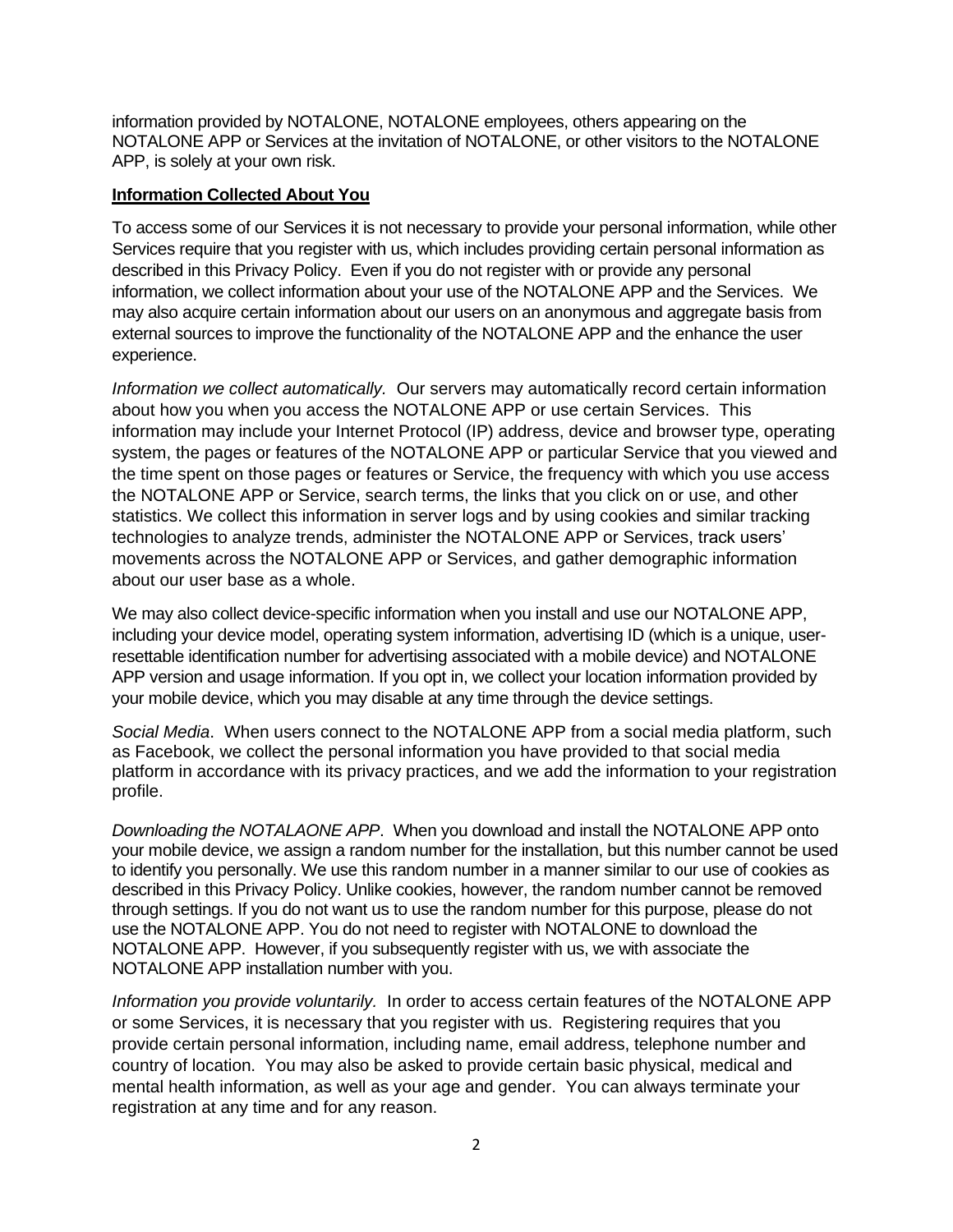Certain Services will request that you provide "sensitive" or "special categories" of personal information, such as health-related information (physical and/or mental). At any point where this type of information is needed for the requested Service, you will be advised of this need and asked to provide your express consent.

*Passwords*. When you register to access the Services, you will be asked to provide a unique log-in ID and password. You are responsible for taking reasonable precautions to protect your login data. You should not share your password with anyone. NOTALONE cannot be held responsible for breach that results from a lost or stolen login or password information.

*Interactive Services*. Some of the available Services are "Interactive" Services, meaning that you may interact in real time with a medical, mental health or other professionals, who may ask you to provide certain additional personal information to assist you, but which you are free to decline to provide. Any information disclosed during these "Interactive" Services is held in the strictest confidence. These professionals are bound by ethical, legal or other requirements to maintain the confidentiality of this information. To appear on the NOTALONE APP and Services, these professionals also agree to abide by this Privacy Policy and to maintain the confidentiality of any user information they may be provided.

*Geolocation*: You may be asked to provide your geolocation information, which may be needed to improve the operations of the NOTALONE APP. You may decline to provide this information.

*Message Boards and Other Public Forums*. The NOTALONE APP includes message boards and other public forums where users can share information, connect with other users or where users can post questions for experts to answer. We also offer online discussions moderated by healthcare experts. These forums are open to the public and should not be considered private. Your use of the messages boards and other public forums is governed by our End User License Agreement.

In addition, the NOTEALONE APP includes Peer Chat and Group Chat Services in which users can interact directly with one another. Users need not identify themselves to participate; however, per the applicable rules, users are required to maintain the strict confidentiality of information that may be disclosed in these Services. These Services may also be monitored by a moderator to facilitate the discussion and ensure compliance with the participation rules, and who is similarly required to maintain the strict confidentiality any information disclosed by the users.

**Any information (including personal information) you share in any online message board or other public forum is by its nature open to the public and is not private. Please carefully consider before posting any personal information in any public forum. If you mistakenly post personal information in our message board or other public forums and would like it removed, you can send us an email to support@notalone.app to request that we remove it; however, in some cases, be advised that we may not be able to remove your personal information.** 

## **How Information Collected About You Is Used**

Information about your use of the NOTALONE APP and Services may be used for the following purposes:

- To provide, improve and create new Services.
- To respond to your inquiries and to send you administrative communications about your registration, your activity using the Services.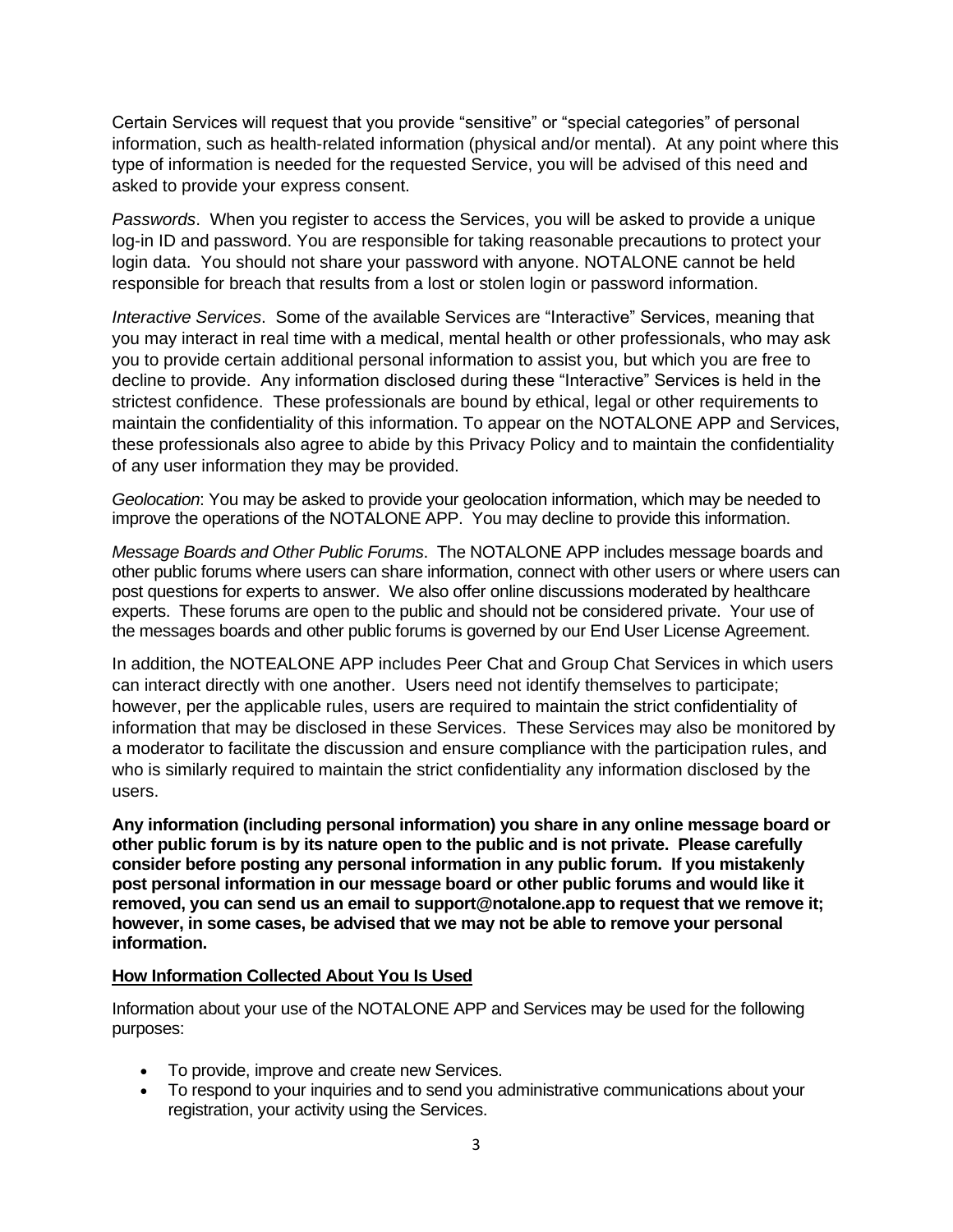- To obtain your feedback about your experience using the Services.
- To advise you regarding new services, offers or promotions that may be of interest to you based on your use of the Services, including news, announcements, reminders and opportunities from NOTALONE.
- To statistically analyze trends and user behavior and activity including how frequently areas of the NOTALONE APP are visited, how the Services are being used and how many messages are received and opened.
- To protect our legitimate business interests.
- To detect and defend against fraud and other threats to the Services and our users.
- To identify and resolve problems with the Services.
- To conduct research and measurement activities, including those described below.
- To administer your registration.

With your consent, we may also use your personal information, such as an email address you provided, to send you offers or promotions about other goods and services from us that may be of interest to you. If you do not want us to use your personal information in this way, you can opt out at any time and at no cost. How to opt out is described in the section below, "Your Choices and Rights." Be advised that you cannot opt out of transactional or administrative emails or texts, such as regarding your registration status or Services you have accessed or requested. **We do not provide any personal information to third parties for their marketing purposes.** 

*Automatic processing*. Certain Services, such as "Kristi," our "Virtual Friend", uses machinelogic algorithms to engage users and identify potential mental or emotional concerns they may be facing, without human intervention. NOTALONE does not access or use this information for any other purposes. This automatic processing does not implicate your legal rights, obligations or status.

## **How We Share Your Information**

We may disclose personal information that we collect or you provide as described in this Privacy Policy:

- To fulfill the purpose for which you provided your personal information.
- To our subsidiaries and affiliates.
- To contractors, vendors, service providers, and other third parties we use to support our business and who are bound by contractual obligations to keep personal information confidential and use it only for the purposes for which we disclose it to them.
- To medical or mental health professionals that
- To a buyer or other successor in the event of a merger, divestiture, restructuring, reorganization, dissolution, or other sale or transfer of some or all of NOTALONE's assets, including the lists of our users.
- For any other purpose disclosed by us when you provide your personal information.
- With your consent.

However, we reserve the right to disclose aggregated or anonymous information (i.e., information that does not identify you) about our users without restriction. For example, we may share aggregated or anonymous information with universities or colleges about their students' uses of the NOTALONE APP.

## **We do not disclose your email or any personal information to any third party for their marketing purposes.**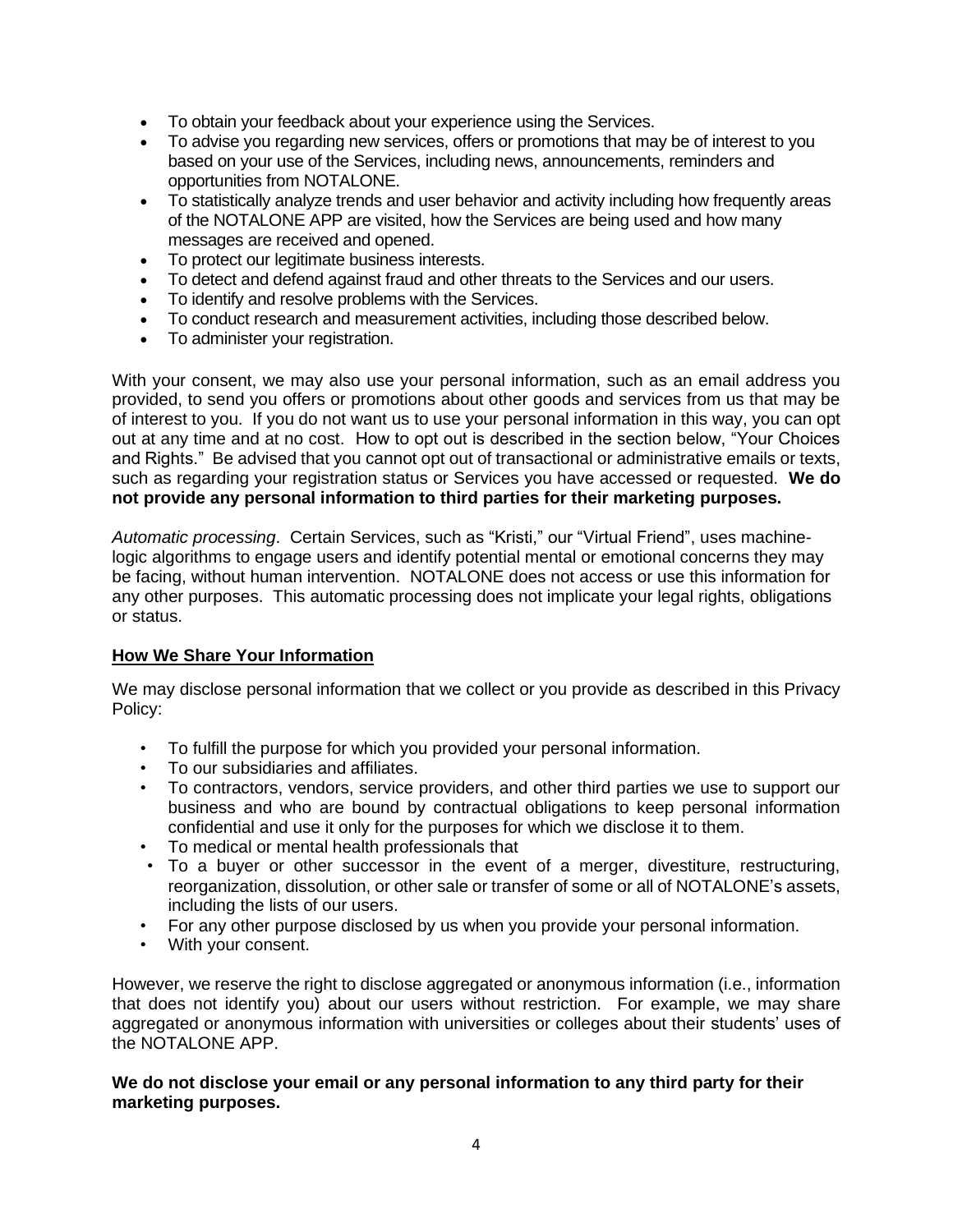We may also disclose your personal information:

- To comply with any court order, law, or legal process, including to respond to any government or regulatory request.
- To enforce or apply our End User License Agreement and other agreements, including for billing and collection purposes.
- If we believe disclosure is necessary or appropriate to protect the rights, property, or safety of NOTALONE, our users, or others. This may include exchanging information with other companies and organizations for the purposes of fraud protection and credit risk reduction.

We may also include social widgets on the NOTALONE APP, which enable you to interact with the associated social media platforms. These widgets may collect browsing data which may be received by the third party that provided the widget and are controlled by these third parties. You may be able to manage your privacy preferences directly with the applicable social network platform.

# **How Your Information is Secured and Retained**

We have implemented reasonable and appropriate technical, physical and administrative measures to protect the security of your personal information on our servers and systems. Be advised, however, that the transmission of information via the internet or wireless communications technologies is not completely secure. Although we do our best to protect your personal information when you enter your personal information on the NOTALONE APP, for example by encrypting the transmission of personal information or using SSL connections (SSL) technology, we nonetheless cannot guarantee the security of your personal information transmitted to the NOTALONE APP etc. Any transmission of personal information is at your own risk. We are not responsible for circumvention of any privacy settings or security measures contained on the NOTALONE APP and the Services.

We will retain your personal information as long as your registration is active or as needed to provide you the requested Services. When you terminate your registration, we will take steps to remove your personal information, but be aware that it is not technologically possible to remove each and every record of the information you have provided from our servers. In addition, see the section, "Your Choices and Rights", below for more information on how you can update or remove your personal information. We will also retain your personal information as necessary to comply with legal obligations, resolve disputes, prevent fraud and enforce our agreements.

## **Your Choices and Rights**

You can correct, update or review personal information you have previously submitted by going back to the specific Service, logging-in with your registration information and making the desired change. You can also update any personal information you have submitted by contacting us at support@notalone.app.

If you have registered and desire to delete any of your registration information you have provided to us from our systems, please contact us also at support@notalone.app. Upon your request, we will delete your registration information from our active databases and where feasible from our back-up media. You should be aware that it is not technologically possible to remove each and every record of the information you have provided to us from our servers.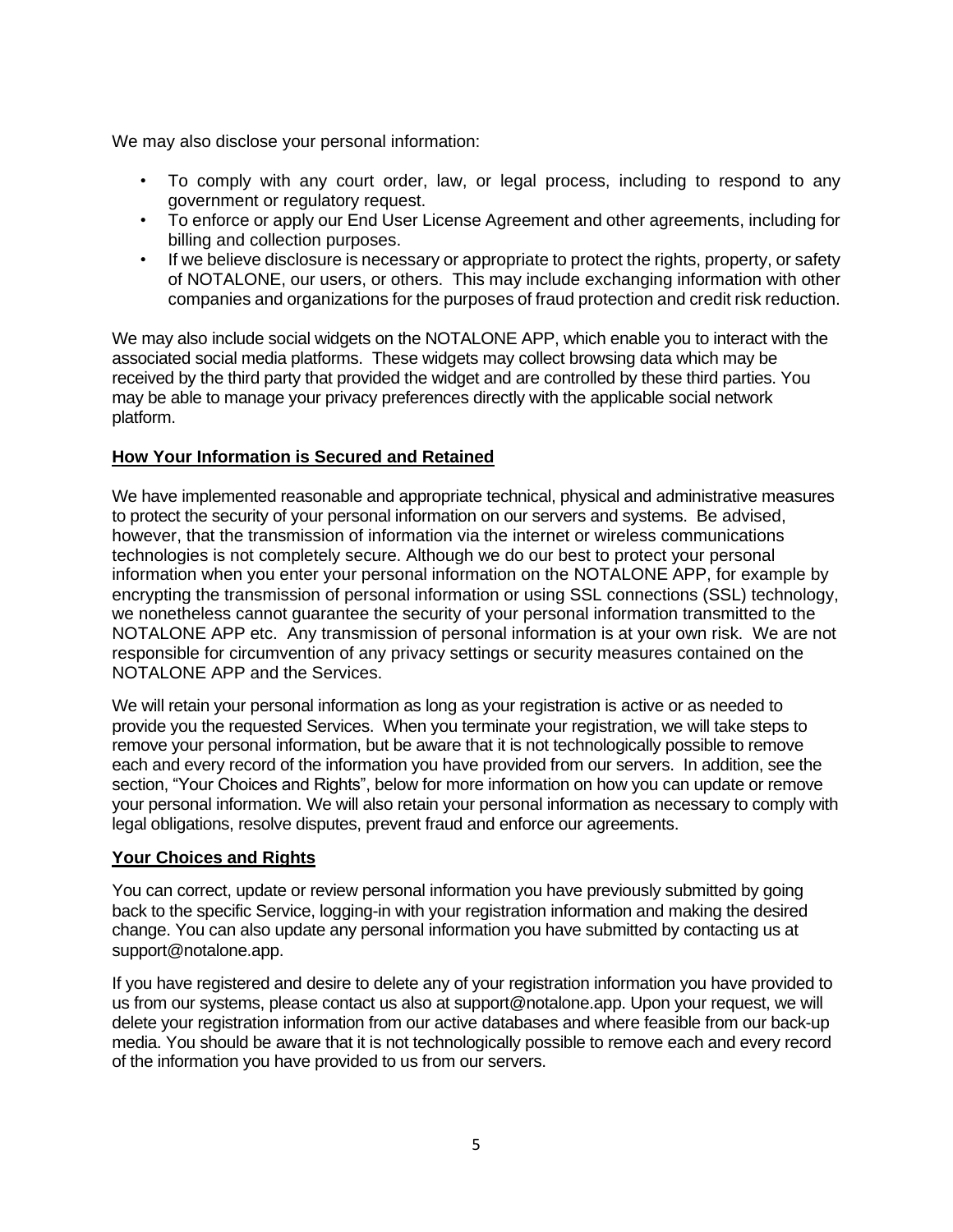When you sign up to receive email communications from us, you can choose to opt out from receiving them at any time. You can unsubscribe from our emails by:

- Following the directions included at the bottom of the email by clicking on the "Unsubscribe" link.
- Sending us an email at support@notalone.app requesting that you be removed from our communications.

Be advised, however, that you cannot opt out of transactional or administrative emails, such regarding your registration status or status of Services you have accessed or requested.

## **Links to Third Parties**

The NOTALONE APP may contain links to other web sites and services. We do not control such third-party web sites and services and are not responsible for their actions or privacy practices. The existence of a link does not mean that we endorse or have vetted such third-party website or service. You are encouraged to carefully review the policies and practices of every website and service that you visit or use.

# **For Users Outside the United States**

NOTALONE is located in the United States and the NOTALONE APP and Services are maintained in the United States. Your personal and other information will be stored, processed and accessed on servers located in the United States. If you are located outside the United States, you understand and agree that NOTALONE may transfer, collect, use, disclose, and otherwise process the personal information you provide in the United States as described in this Privacy Policy. We also may transfer your information outside the United States to service providers under contract with us with operations in other countries. By using the NOTALONE APP and Services, you consent to such collection, storage and processing in the United States and elsewhere, though the United States and other jurisdictions may not afford the same level of data protection as considered adequate in your own country. We take reasonable steps to protect your personal information. Note that your personal information may be available to the United States government or its agencies under legal process in the United States.

## **Users in the European Economic Area (EEA), UK and Switzerland**

For residents of the European Economic Area (EEA), UK and Switzerland, we advise that your personal information will be transferred to and processed in the United States, which has data protection laws that are different than those in your country and may not be as protective. The United States has not sought or received a finding of "adequacy" from the European Union under Article 45 of the General Data Protection Regulation ("GDPR"). Our legal basis for collecting and using your personal information is to do so with your consent; where we need the personal information for performance of a contract or requested service, or where the collection and use is in our or another's legitimate interests and not overridden by your data protection interests or fundamental rights and freedoms. In some cases, we may also have a legal obligation to collect the personal information in question. If we collected your personal information with your consent, you may withdraw your consent at any time.

Residents of the EEA and Switzerland have the right to:

• Access your personal information;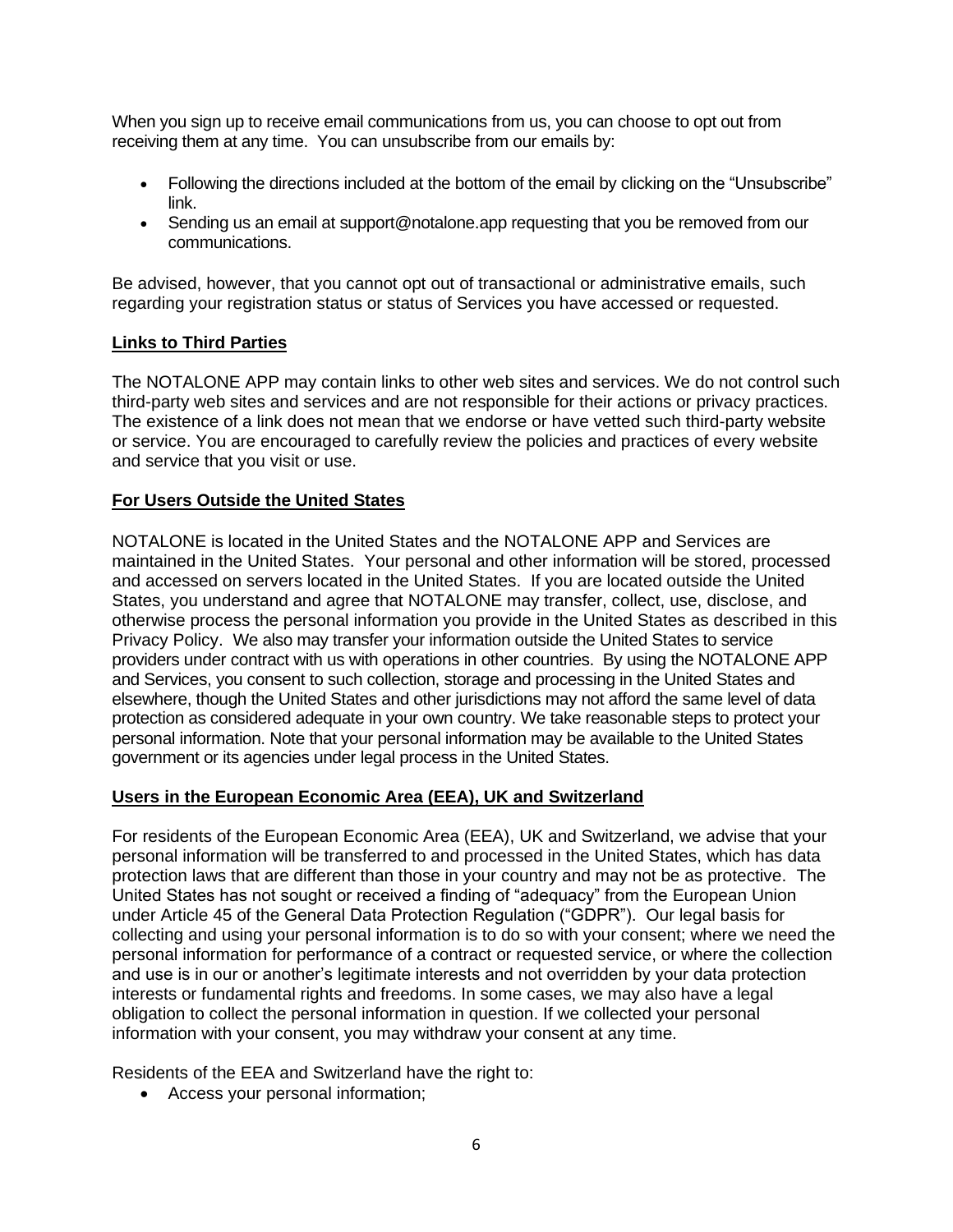- Delete, or request deletion of, your personal information;
- Object to or restrict processing of your personal information;
- Request portability of your personal information;
- Complain to your local data protection authority at any time;
- Object to automated decision making; and
- Update your personal Data.

Withdrawing your consent will not affect the lawfulness of any processing we conducted prior to your withdrawal, nor will it affect processing of your personal information conducted in reliance on lawful processing grounds other than consent.

If we ask you to provide personal information to us to comply with a legal requirement or enter into a contract, we will inform you of this and let you know whether providing us with your personal information is required and if not, the consequences of not sharing your personal data with us.

Similarly, if we collect and use your personal information in reliance on our or a third party's legitimate interests and those interests are not already described above, we will let you know what those legitimate interests are.

We endeavor to apply suitable safeguards to protect the privacy and security of your personal information and to use it only consistent with your relationship with us and the practices described in this Privacy Policy.

To withdraw consent or exercise these rights, please:

- Contact us via email at support@notalone.app; or
- Adjust your preferences through the Account preferences (if available).

#### **Users in Canada**

For users in Canada, we take appropriate steps to comply with applicable Canadian data privacy requirements, including Canada's Anti-Spam Legislation (CASL) and the Personal Information Protection and Electronic Documents Act (PIPEDA). Note, however, personal information stored or processed outside of Canada, including in the US or another foreign country, may not be subject to the PIPEDA. In addition, personal information stored or processed outside of Canada is subject to the laws of that other country and may be available to the government of the country in which the personal information or the entity controlling it is located pursuant to a lawful order in that jurisdiction. This Privacy Policy is intended to provide the required notices regarding our collection and use of personal information, including transfer to the United States.

Residents of Canada may request access to their personal information. To make a request, please contact us via email at [support@notalone.app.](mailto:support@notalone.app)

#### **Users in Australia**

For users in Australia, the collection and processing of your personal information is governed by the Australian Privacy Act of 1988 ("Privacy Act") and the Australian Privacy Principles ("APPs"). Be advised that: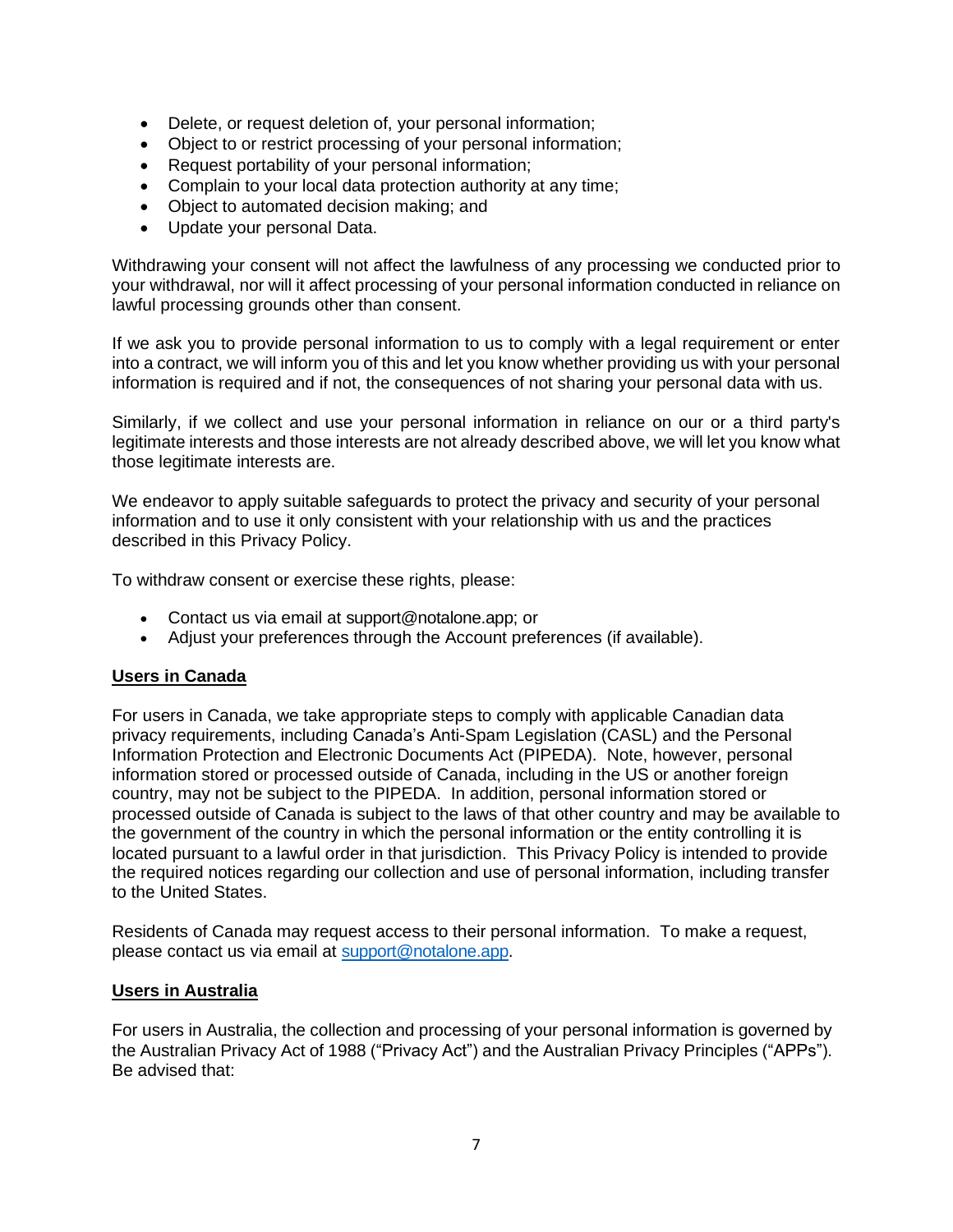- Our service providers, if any, assume the same obligations, where relevant, under the Privacy Act as apply to us.
- We will not use or disclose personal information to third parties for the purpose of our direct marketing to you unless you have consented to receive direct marketing. You may opt out of any marketing materials we send to you through the unsubscribe mechanism or by contacting us directly. If you have requested not to receive further direct marketing messages, we may continue to provide you with messages that are not regarded as "direct marketing" under the Privacy Act or Spam Act, including changes to our terms, system alerts, and other information related to your account.
- Our servers are located in the United States. In addition, we or our service providers may use cloud technology to store or process personal information, which also may result in the storage of data outside Australia.
- As an entity located outside Australia, we are not required to take steps to ensure we do not breach the APPs, although the notices and actions regarding personal information described in this Privacy Policy are intended to be generally consistent with the APPs.
- If you think the personal information we hold about you is inaccurate, out of date, incomplete, irrelevant, or misleading, we will take reasonable steps, consistent with our obligations under the Privacy Act, to correct that information upon your request. You can contact us at as provided below.
- If you are unsatisfied with our response to a privacy matter, then you may file a complaint with the Office of the Australian Information Commissioner (at [https://www.oaic.gov.au/privacy/privacy-complaints/\)](https://www.oaic.gov.au/privacy/privacy-complaints/).

# **Users in New Zealand**

For users in New Zealand, we take appropriate steps to comply with the Privacy Act of 1993 and including the 12 Information Privacy Principles, as applicable. It is our intent that this Privacy Policy provide the required notice regarding what personal information we collect, the purposes for the collection, who is collecting it, and how it may be used and disclosed. In accordance with Principles 6 and 7, you can request access to and correct your personal information, among other rights. To do so, you can contact us via email at [support@notalone.app.](mailto:support@notalone.app) If you have a question about how we process your personal information, please contact us. If we are unable to resolve the issue, you may submit a complaint to the New Zealand Privacy Commission a[t https://www.privacy.org.nz/your-rights/making-a-complaint/.](https://www.privacy.org.nz/your-rights/making-a-complaint/)

## **Users in South Africa**

For users in South Africa, we take appropriate steps to comply with Protection of Personal Information Act of 2013 (POPIA). This Privacy Policy is intended to provide the required notices regarding the nature of the personal information being collected, the responsible party (Notalone), the purpose of the collection and transfer to the United States. Under POPIA, users in South Africa have the right to request that we correct or delete personal information that is inaccurate, irrelevant or excessive. To make these requests, you can contact us via email at [support@notalone.app.](mailto:support@notalone.app) Users in South African may also submit a complaint under POPIA to the information regulator, InfoRegSA [\(https://justice.gov.za/inforeg/\)](https://justice.gov.za/inforeg/)

## **Do-Not-Track**

The NOTALONE APP currently does not honor browser-based Do-Not-Track signals.

## **Children's Privacy**